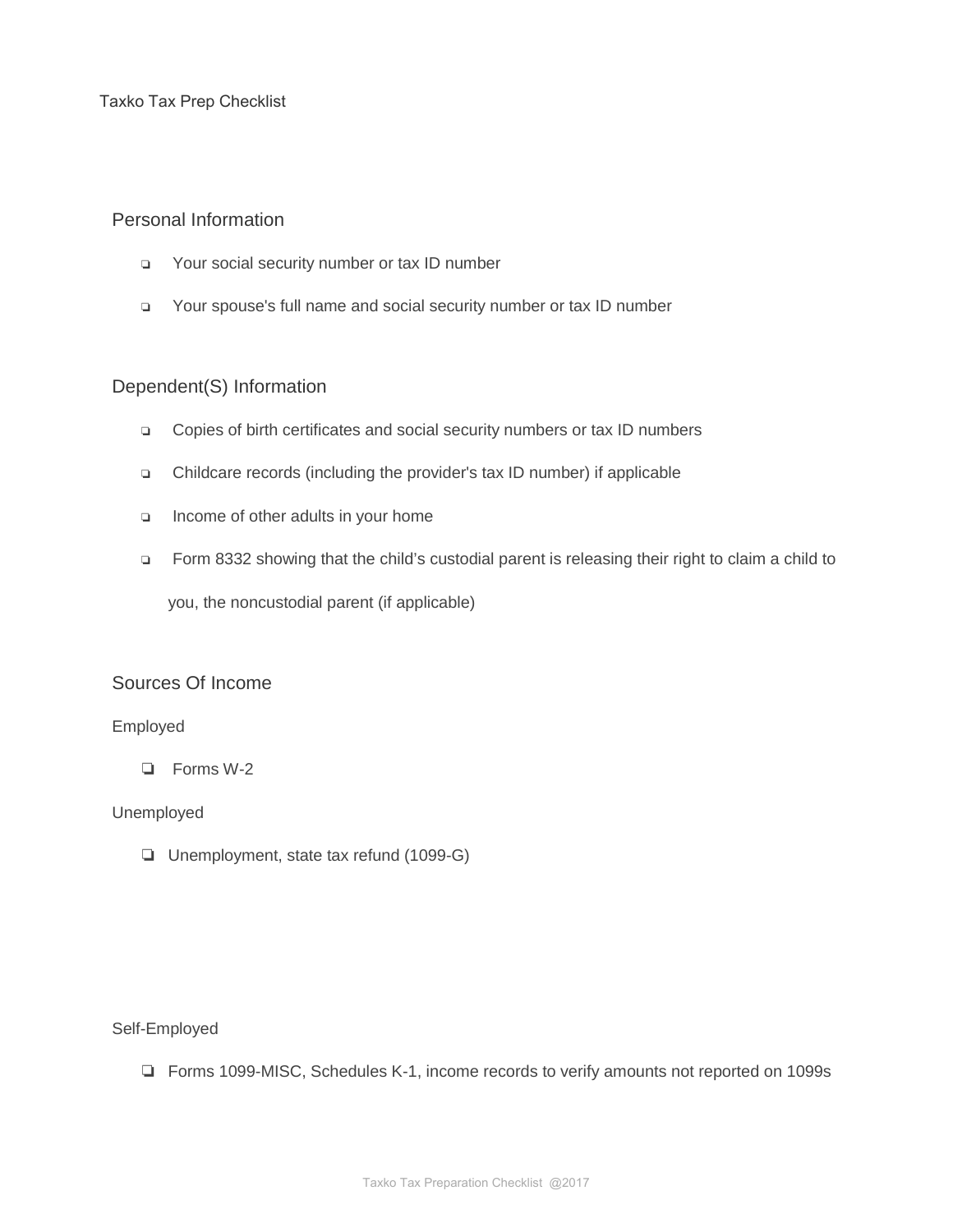- ❏ Records of all expenses check registers or credit card statements, and receipts
- ❏ Business-use asset information (cost, date placed in service, etc.) for depreciation
- ❏ Office in home information, if applicable
- ❏ Record of estimated tax payments made (Form 1040ES)

### Rental Income

- ❏ Records of income and expenses
- ❏ Rental asset information (cost, date placed in service, etc.) for depreciation
- ❏ Record of estimated tax payments made (Form 1040ES)

### Retirement Income

- ❏ Pension/IRA/annuity income (1099-R)
- ❏ Traditional IRA basis (i.e. amounts you contributed to the IRA that were already taxed)
- ❏ Social security/RRB income (1099-SSA, RRB-1099)

### Savings & Investments or Dividends

- ❏ Interest, dividend income (1099-INT, 1099-OID, 1099-DIV)
- ❏ Income from sales of stock or other property (1099-B, 1099-S)
- ❏ Dates of acquisition and records of your cost or other basis in property you sold (if basis is not reported on 1099-B)
- ❏ Health Savings Account and long-term care reimbursements (1099-SA or 1099-LTC)
- ❏ Expenses related to your investments
- ❏ Record of estimated tax payments made (Form 1040ES)

# Other Income & Losses

- ❏ Gambling income (W-2G or records showing income, as well as expense records)
- ❏ Jury duty records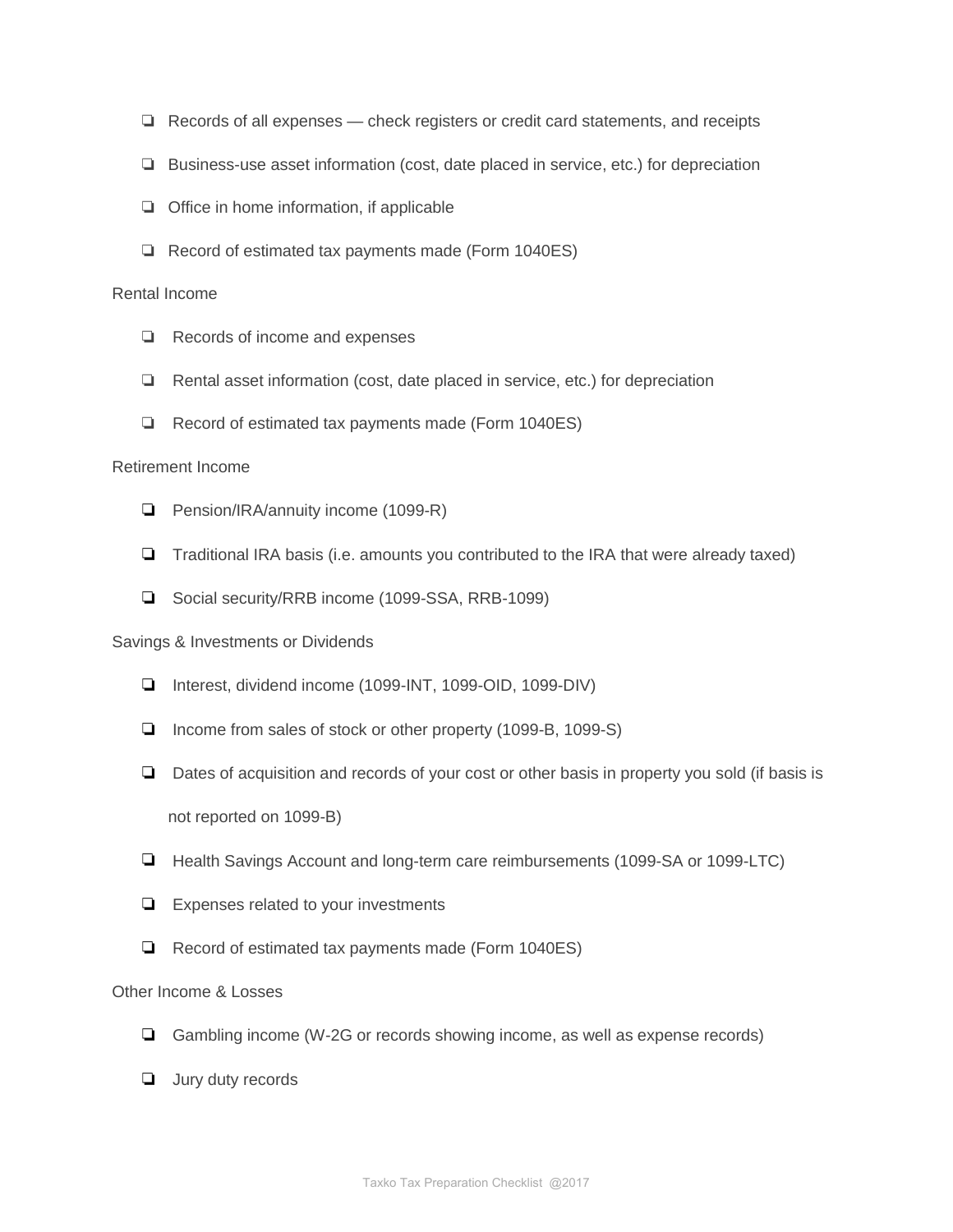- ❏ Hobby income and expenses
- ❏ Prizes and awards
- ❏ Trusts
- ❏ Royalty Income 1099 Misc.
- ❏ Any other 1099s received
- ❏ Record of alimony paid/received with Ex-spouse's name and SSN

# Types Of Deductions

### Home Ownership

- ❏ Forms 1098 or other mortgage interest statements
- ❏ Real estate and personal property tax records
- ❏ Receipts for energy-saving home improvements
- ❏ All other 1098 series forms

### Charitable Donations

- ❏ Cash amounts donated to houses of worship, schools, other charitable organizations
- ❏ Records of non-cash charitable donations
- ❏ Amounts of miles driven for charitable or medical purposes

#### Medical Expenses

❏ Amounts paid for healthcare insurance and to doctors, dentists, hospitals

### Health Insurance

❏ Form 1095-A if you enrolled in an insurance plan through the Marketplace (Exchange)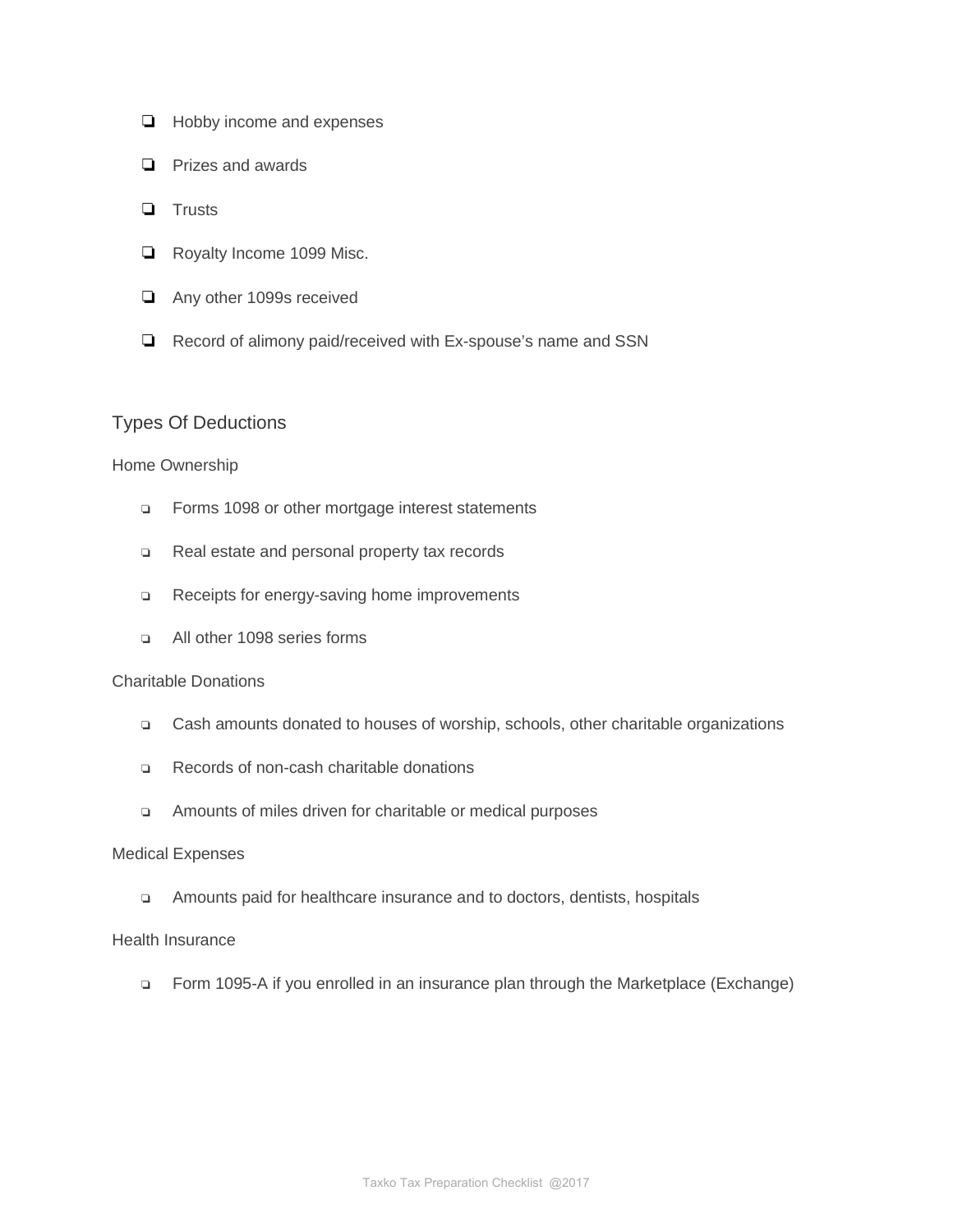- ❏ Form 1095-B and/or 1095-C if you had insurance coverage through any other source (i.e . an employer, insurance company, government health plan such as Medicare, Medicaid, CHIP, TRICARE, VA, etc.)
- ❏ Marketplace exemption certificate (ECN) if you applied for and received an exemption from the Marketplace (Exchange)

### Childcare Expenses

- ❏ Fees paid to a licensed day care center or family day care for care of an infant or preschooler.
- ❏ Wages paid to a baby-sitter.
- ❏ Don't include expenses paid through a flexible spending account at work.

### Educational Expenses

- ❏ Forms 1098-T from educational institutions
- ❏ Receipts that itemize qualified educational expenses
- ❏ Records of any scholarships or fellowships you received
- ❏ Form1098-E if you paid student loan interest

### Job Expenses & Tax Prep Fees

❏ Employment related vehicle expenses (tolls, mileage, gas, maintenance, license, property

tax, interest expense, parking)

- ❏ Receipts for classroom expenses (for educators in grades K-12)
- ❏ Employment-related expenses (dues, publications, tools, uniform cost and cleaning, travel)
- ❏ Job-hunting expenses
- ❏ Record of moving expenses not reimbursed by employer
- ❏ Amount paid for preparation of last year's tax return